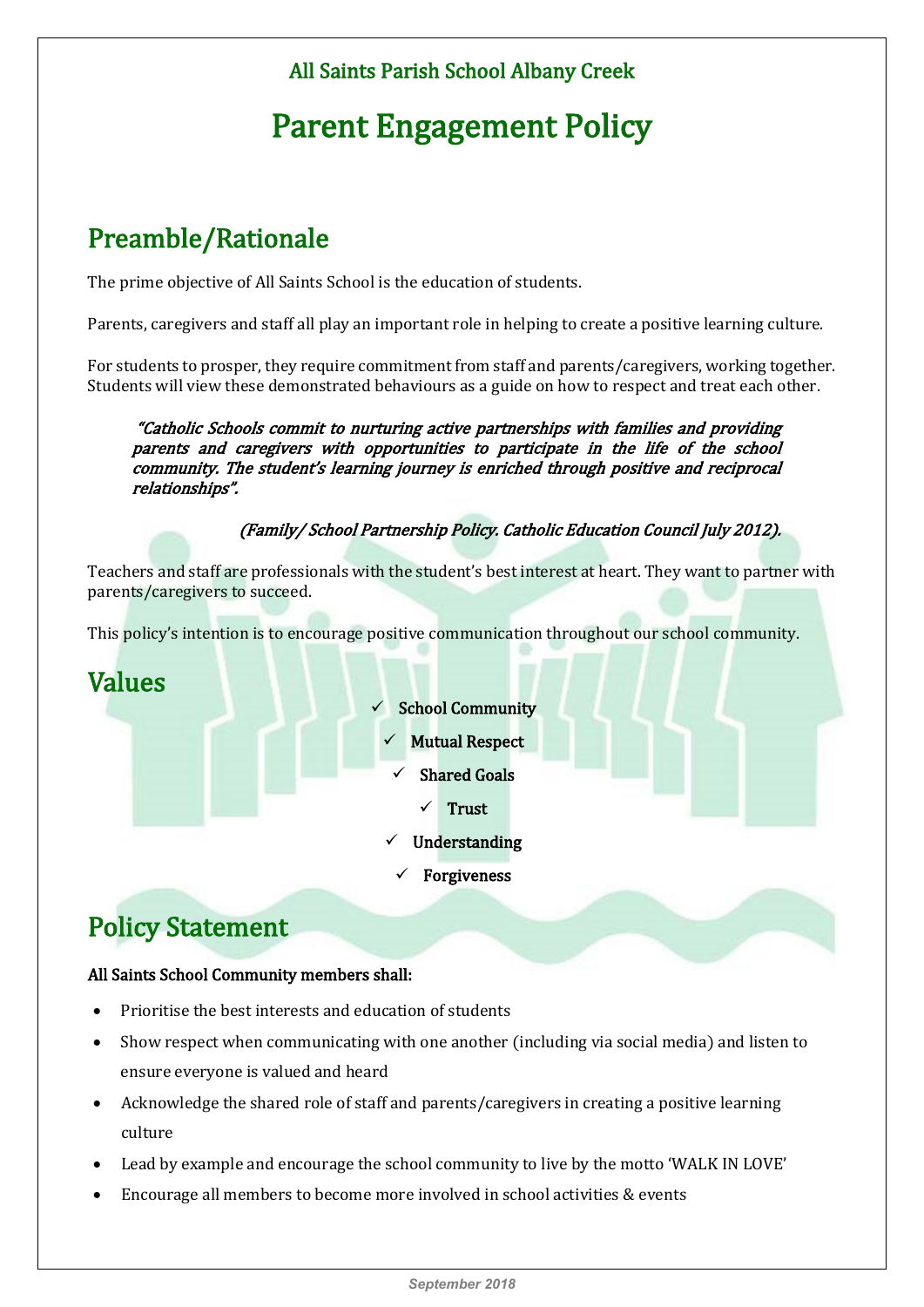# Policy Implementation

A copy of this policy will be given to parents/caregivers at the annual Parent Induction nights.

The school also welcomes feedback and suggestions on ways to continuously improve its processes. This feedback is obtained through regular surveys and discussion at assorted parent meetings.

Below is a list of committees, events and activities where parents/caregivers can volunteer and make a significant contribution towards the students.

|   | <b>Classroom support</b>           |              | Surveys and regular updates via parent |
|---|------------------------------------|--------------|----------------------------------------|
|   | (e.g. support a reader)            |              | portal and newsletter                  |
|   | Class liaisons                     | $\checkmark$ | Parents and Friends Committee (P&F)    |
|   |                                    |              | and various subcommittees (below)      |
|   | Library                            |              | Welcoming<br>⋗                         |
|   | Sport days and events              |              | Social<br>↘                            |
|   | Music festivals                    |              | <b>Expressive arts</b><br>➤            |
| ✓ | <b>Albany Fair</b>                 |              | Second hand uniforms                   |
|   | Tuckshop                           |              | Mother and father day stalls<br>➤      |
| ✓ | Parent information nights          |              | Working bees<br>➤                      |
| ✓ | Sustainability Committee           |              | School banking<br>➤                    |
| ✓ | <b>Excursions and School camps</b> |              | Book club<br>↘                         |
| ✓ | <b>School Board</b>                |              | Entertainment book                     |

#### Issue resolution

A parent/caregiver's first point of contact for addressing a student issue, shall be their classroom teacher. A member of the school leadership team will become involved for more serious matters. If an issue cannot be resolved and requires additional support, Brisbane Catholic Education's 'Student parent and guardian complaint management procedure' can be utilised.

*Parent engagement at All Saints is a shared responsibility in which All Saints reaches out to engage parents in respectful and meaningful way. Through this, All Saints and parents are committed to actively supporting the children's learning and development in a positive and supportive environment.*